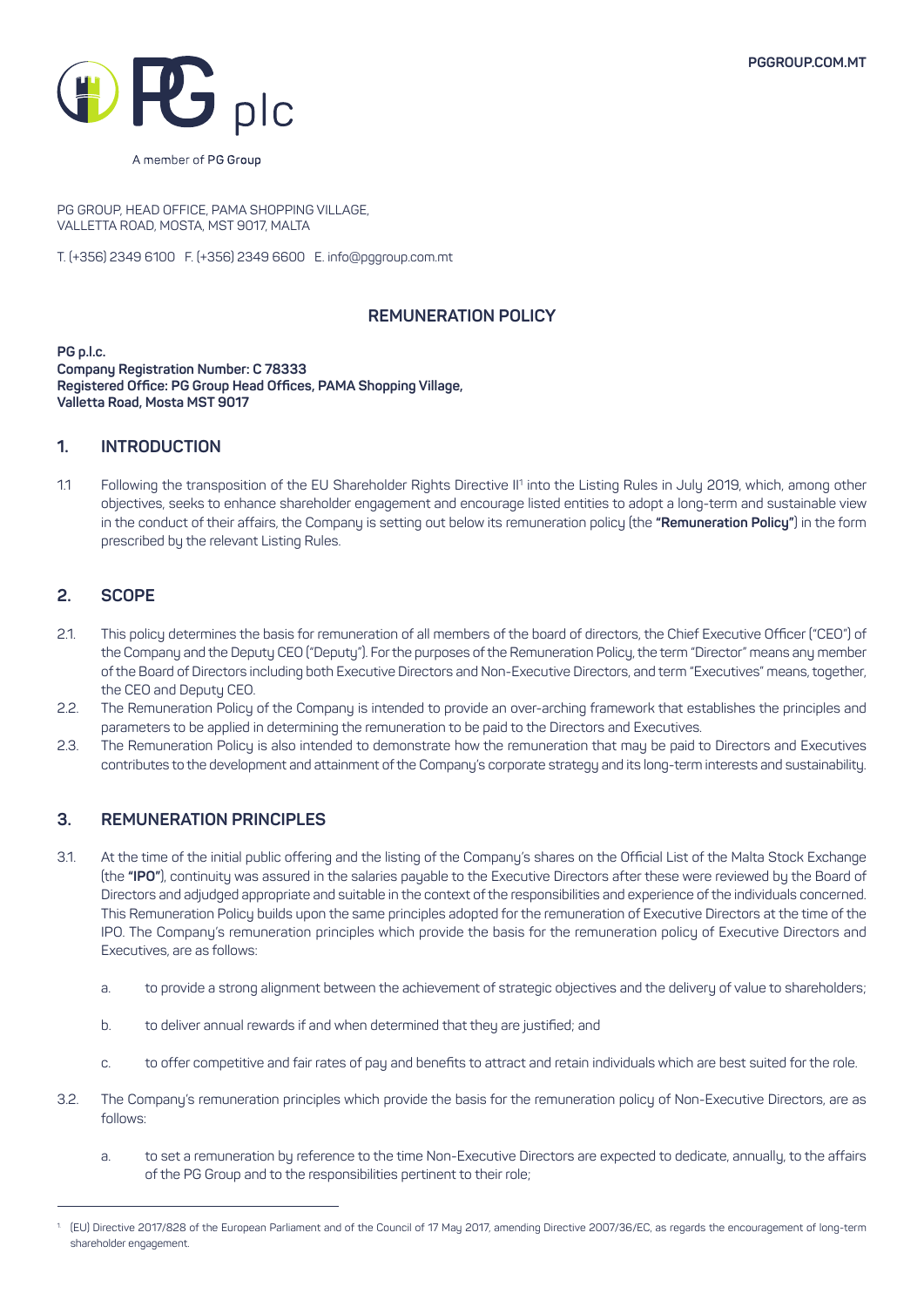b. to offer a remuneration package which: is commensurate to the professional status and experience of the individuals concerned and with market conditions; is designed to attain transparency on the time input that the Non-Executive Directors are expected to dedicate annually to the PG Group; adequately reflects the legal responsibilities incumbent on the post of director of a publicly listed company; and creates a basis upon which to determine future revisions should these be considered appropriate.

# **4. REMUNERATION – GENERAL**

- 4.1 The maximum aggregate yearly emoluments of all Directors are determined by the Company in general meeting, and any notice convening the general meeting during which an increase in the maximum limit of such aggregate emoluments is proposed, shall contain a reference to such fact. The Board of Directors shall not be obliged to seek approval of the maximum aggregate yearly emoluments of all Directors save where: this may be added as an item on the agenda of the Company's annual general meeting upon the request of shareholders holding the necessary authority or upon the initiative of the Board itself; or where it is proposed to increase the maximum aggregate yearly emoluments of all Directors beyond the maximum amount last approved by the Company in general meeting.
- 4.2 This Remuneration Policy is intended to determine*, inter alia,* the principles upon which those aggregate emoluments are distributed amongst the Directors, whether in full or in part but in any case not in excess of the maximum referred to in section 4.1 above.
- 4.3 The Board of Directors considers that, in view of the management and operational set-up of the PG Group, a combination of fixed form of remuneration and discretionary annual bonus constitute a suitable basis of remuneration for the Executive Directors and Executives, whereas a fixed form of remuneration is best suited to the Non-Executive Directors.

## **5. FIXED REMUNERATION**

#### **Fixed remuneration component**

- 5.1 The remuneration payable to Directors and Executives shall consist in part, or entirely in the case of the Non-Executive Directors, of a fixed remuneration. The remuneration of Directors and Executives does not include any right to purchase shares in the Company by virtue of share options, or any other deferred compensation or pension benefits or benefits payable upon termination of the Directors' or Executives' employment and other payments linked to early termination.
- 5.2 In addition to their fixed remuneration, Directors who are also appointed to chair, or to sit as members of, one or more of the committees of the Company, or who are asked to serve as directors and, or chair of the board of subsidiaries of the Company, may be entitled to receive additional compensation, as shall be determined by the Board of Directors from time to time, provided that such additional remuneration shall form part of the aggregate emoluments of Directors as approved by the general meeting of the Company. The basis upon which such additional remuneration is paid shall take into account the skills, competencies, and technical knowledge that members of such committees require and the respective functions, duties and responsibilities attaching to membership of such committees.

#### **Basis upon which fixed remuneration component is established**

- 5.3 In determining the fixed remuneration component payable to Directors and Executives, the following key factors, among others, are taken into consideration:
	- I. the minimum amount of working hours that individuals are expected to dedicate to their functions, duties and responsibilities, including express expectations that such individuals are expected to be fully dedicated to their position and to duly discharge their functions and responsibilities outside normal working hours, including, where applicable, weekends and public holidays;
	- II. the level of competencies, knowledge, skills, abilities, experience and expertise enjoued by such individuals;
	- III. the level of responsibility attached to their position and the multiplicity of roles or involvements in the Company and other companies forming party of the Group, including involvements in any standing or *ad-hoc* sub-committees of the Company;
	- IV. any restrictions on secondary employment and involvements in other business activities or other activities, which restrictions are intended to ensure that such individuals are able to devote the required time, attention and dedication towards their position, and to maximise the contribution of such individuals towards to the growth and development of the Company;